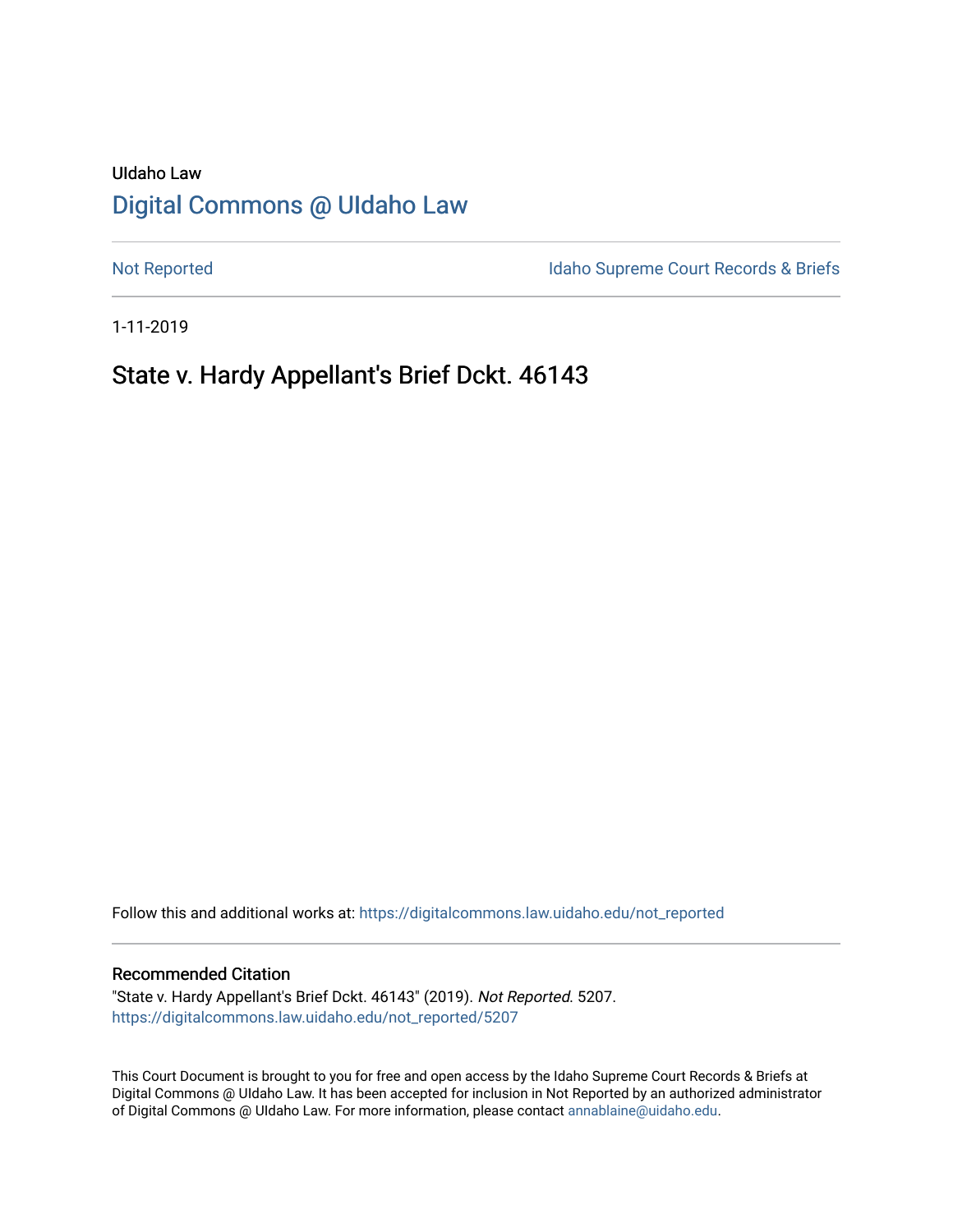Electronically Filed 1/11/2019 8:04 AM Idaho Supreme Court Karel Lehrman, Clerk of the Court By: Brad Thies, Deputy Clerk

ERIC D. FREDERICKSEN State Appellate Public Defender I.S.B. #6555

JASON C. PINTLER Deputy State Appellate Public Defender I.S.B. #6661 322 E. Front Street, Suite 570 Boise, Idaho 83702 Phone: (208) 334-2712 Fax: (208) 334-2985 E-mail: documents@sapd.state.id.us

## IN THE SUPREME COURT OF THE STATE OF IDAHO

| STATE OF IDAHO,        |                              |
|------------------------|------------------------------|
|                        | NO. 46143-2018               |
| Plaintiff-Respondent,  |                              |
|                        | ADA COUNTY NO. CR01-17-39455 |
| V.                     |                              |
|                        |                              |
| FELICIA LYNETTE HARDY, | <b>APPELLANT'S BRIEF</b>     |
|                        |                              |
| Defendant-Appellant.   |                              |
|                        |                              |

## STATEMENT OF THE CASE

### Nature of the Case

A jury found Felicia Hardy guilty of forgery, grand theft, and burglary, all related to her cashing a check from her father's account, without his permission. Ms. Hardy asserts that her total sentence of five years, with 230 days fixed, ordered to run consecutively to a previously imposed sentence, is excessive in light of the mitigating factors that exist in this case.

### Statement of the Facts & Course of Proceedings

The State filed a complaint charging Ms. Hardy with one count of forgery, one count of grand theft, and one count of burglary. (R., pp.7-8.) Ms. Hardy waived her right to a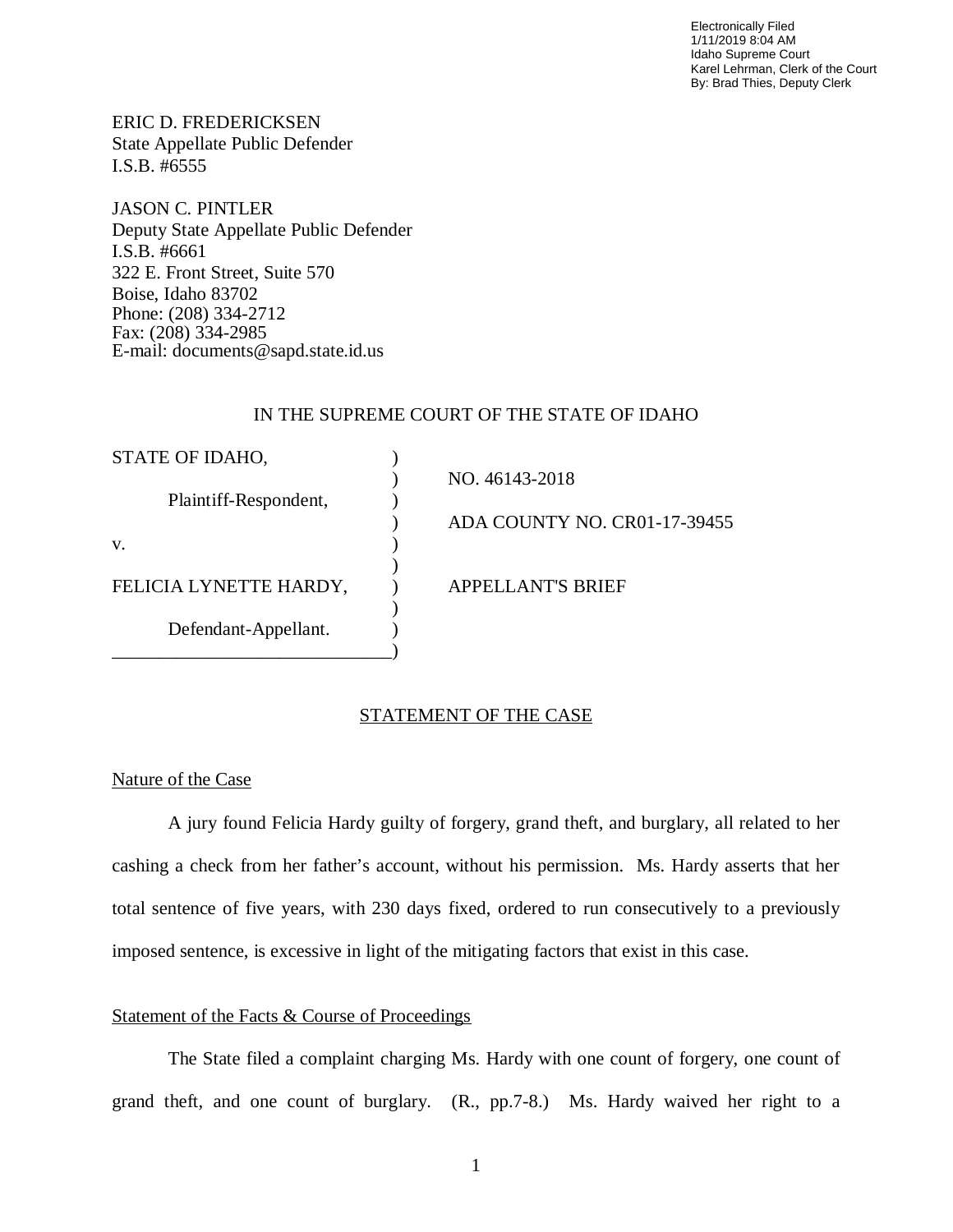preliminary hearing, was bound over into the district court, and a second amended information was filed charging her with the above crimes.  $(R., pp.20-22; Augmentation.)<sup>1</sup>$  $(R., pp.20-22; Augmentation.)<sup>1</sup>$  $(R., pp.20-22; Augmentation.)<sup>1</sup>$  Ms. Hardy exercised her right to a jury trial and the jury found her guilty of all three counts. (R., pp.46-53, 73-74.)

During the sentencing hearing, the State asked the court to impose concurrent sentences of five years fixed, with one year indeterminate, to run consecutively to a sentence Ms. Hardy had already been serving in a separate case. (Tr., p.238, Ls.18 – p.242, L.6.) Ms. Hardy asked the court to impose concurrent sentences of six years, with one year fixed, but to suspend the sentence and place her on probation. (Tr., p.242, Ls.11-13.) Alternative, Ms. Hardy asked that any prison sentence run concurrently with her previously imposed sentence. (Tr., p.244, Ls.16- 21.) The district court imposed concurrent five-year sentences, with 230 days fixed, and ordered them to run consecutively to Ms. Hardy's prior sentence. (R., pp.77-81; Tr., p.247, Ls.2-22.) Ms. Hardy filed a timely Notice of Appeal. (R., pp.82-84.)

#### ISSUE

Did the district court abuse its discretion by imposing an excessive sentence, in light of the mitigating factors that exist in this case?

#### ARGUMENT

# The District Court Abused Its Discretion By Imposing An Excessive Sentence, In Light Of The Mitigating Factors That Exist In This Case

Mr. Hardy asserts that, given any view of the facts, her sentence is excessive. Where a defendant contends that the sentencing court imposed an excessively harsh sentence, the

<span id="page-2-0"></span><sup>&</sup>lt;sup>1</sup> Concurrently with this brief, Ms. Hardy has filed a motion to augment the record with the Second Amended Information. The motion to augment is pending.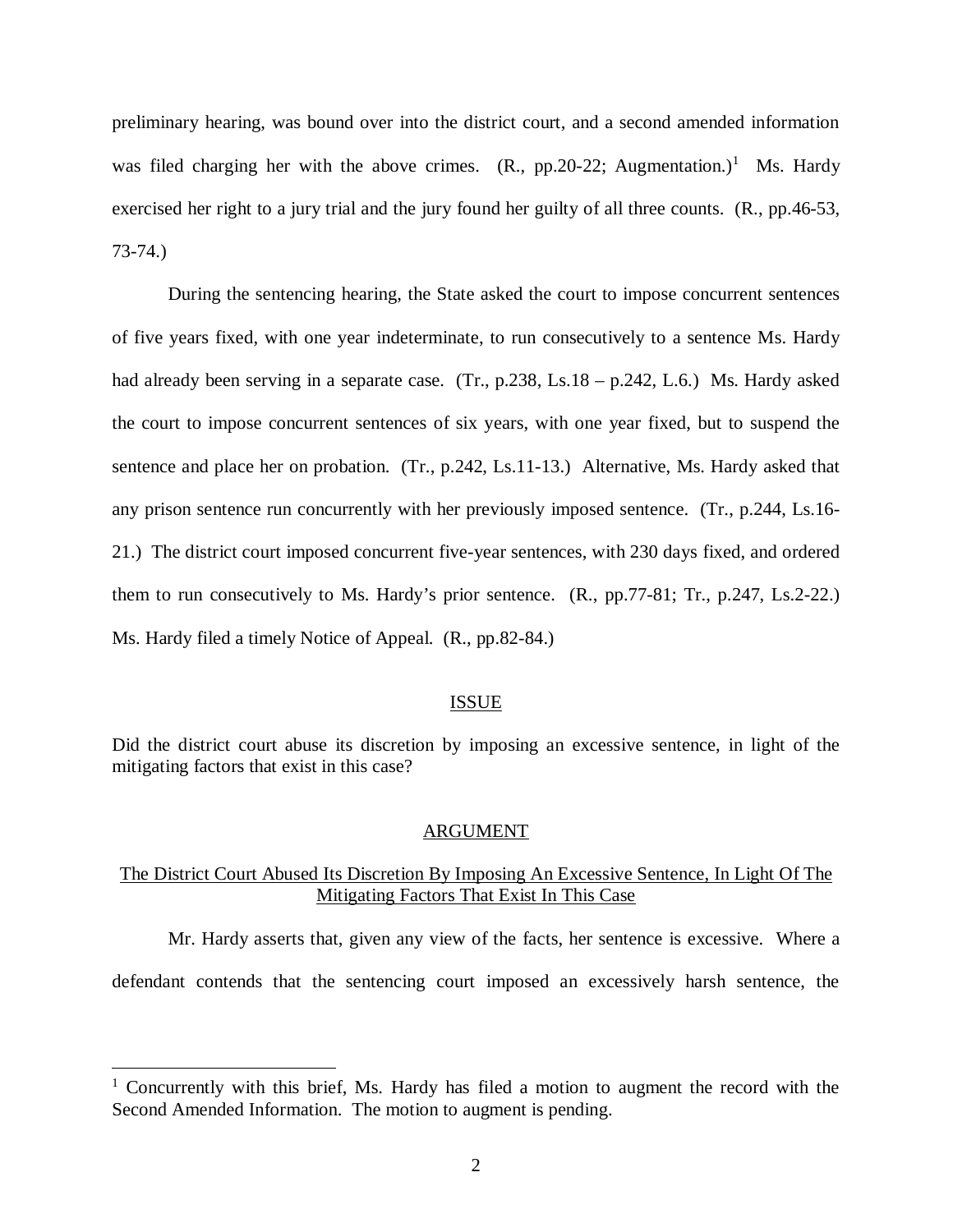appellate court will conduct an independent review of the record giving consideration to the nature of the offense, the character of the offender, and the protection of the public interest. The governing criteria or objectives of criminal punishment are: (1) protection of society; (2) deterrence of the individual and the public generally; (3) the possibility of rehabilitation; and (4) punishment or retribution for wrongdoing.

The evidence presented at trial was sufficient for the jury to conclude that Ms. Hardy presented a check in the amount of \$860.60 from her father's checking account, with Ms. Hardy named as the payee, to a bank where the teller cashed the check, all without her father's permission. (Tr., p.106, L.12 – p.229, L.24.) Though Ms. Hardy exercised her right to remain silent during the Presentence Investigation process (PSI, p.4), $<sup>2</sup>$  $<sup>2</sup>$  $<sup>2</sup>$  Ms. Hardy did express that she</sup> wanted, "'[t]o better myself for my kids and their future, to do the right thing even when no one is looking'" (PSI, p.13). Idaho Courts recognize that a desire for rehabilitation is a mitigating factor that should be considered by the district court when imposing sentence. *See State v. James*, 112 Idaho 239 (Ct. App. 1986). Ms. Hardy asserts that, in light of the mitigating factors that exist in her case, the district court abused its discretion by imposing an excessive sentence.

<span id="page-3-0"></span><sup>&</sup>lt;sup>2</sup> Citations to the Presentence Investigation Report and its attached documents will include the designation "PSI," and the page number associated with the 395-page electronic file containing those documents.